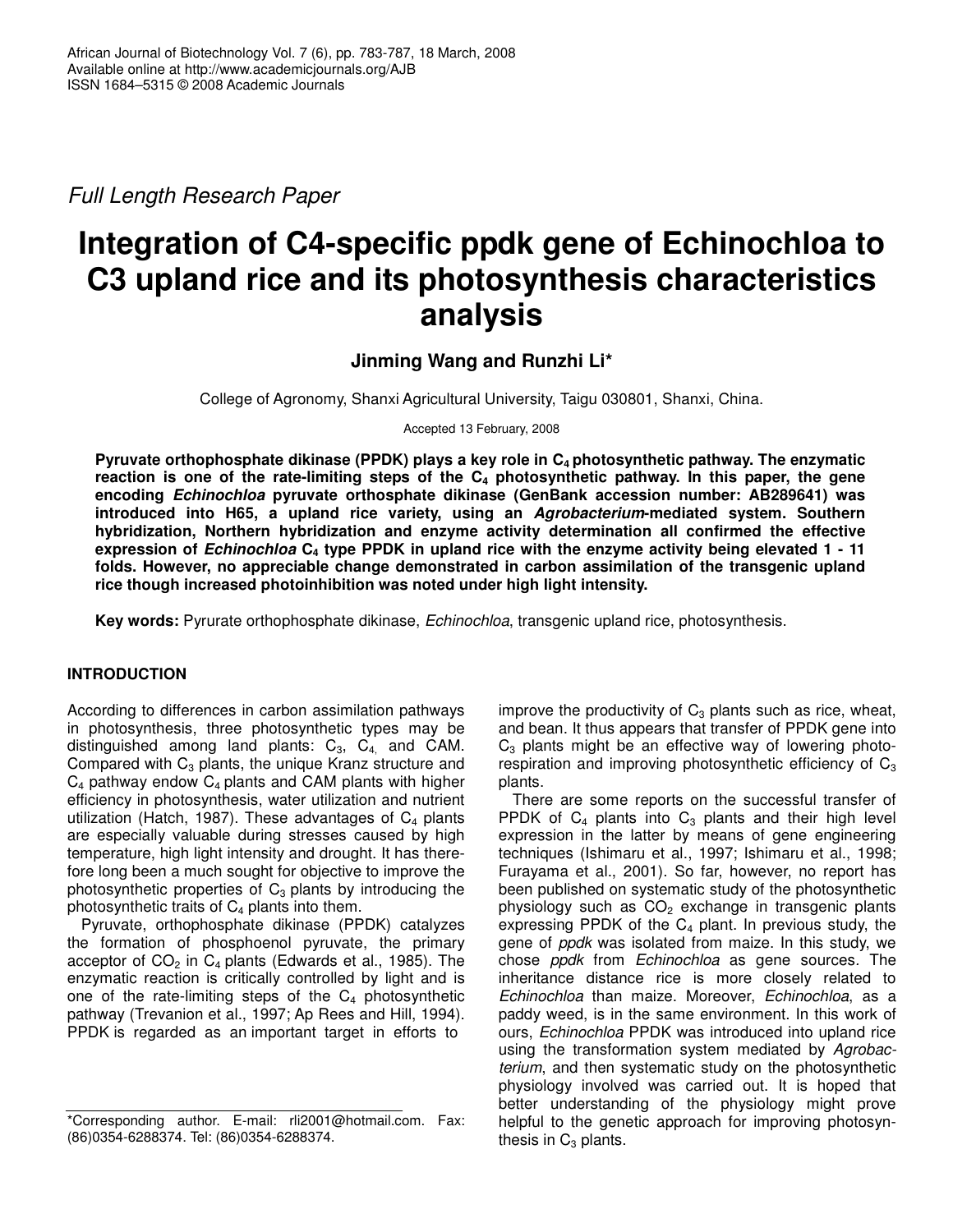

**Figure 1**. The schematic diagram of transgenesis vector of p1301-pUbi-PPDK. P35S, cauliflower mosaic virus 35S promoter; Pubi, maize ubiquitin gene promoter; Tnos, nopaline synthase gene terminator; Hpt, hygromycin phosphotransferase gene; Gus, βglucuronidase gene; Efpdk, coding region of pdk gene from Echinochloa fruma

## **MATERIALS AND METHODS**

#### **Experimental materials**

*Echinochloa crusgalli var. frumentacea* (Roxb.) W. F. Wight was cultivated in green house and, after 20 d of growth, seedling were harvested for further experiments.

The variety of upland rice (Oryza sativa L.) used for transformation experiment was H65. Both the transgenic upland rice (PDK) and the untransformed controls (WT) were cultivated under controlled conditions until the booting stage when specimens were collected for determination of the physiological indices.

#### **Construction of expression vector and genetic transformation of rice**

A transgenesis vector was constructed on the basis of pCAMBIA1301: at the polycloing sites were inserted ubiquitin promoter, PPDK cDNA and Nos terminator. Designated as p1301-pUbi-PPDK, the structure is shown in Figure 1.

The expression vector p1301-pUbi-PPDK was then introduced into the *Agrobacterium tumefaciens* strain EHA105 by freezingthawing. The transformation of upland rice was performed by the method of Hiei et al. (1994).

## **Southern and Northern hybridization of transgenic upland rice**

Genomic DNA was extracted from upland rice using the method of SDS. 20 ug of the extracted DNA, digested with *Kpn* I, were separated by electrophoresis in 0.8% agarose gel before being transferred to Hybond membrane for Southern hybridization. All the procedures, including prehybidization, were performed in routine manner.

Total RNA was extracted from the leaves using guanidine isothiocyanate and was separated with electrophoresis in 1.2% denaturing gel. It was then transferred to Hybond nylon membrane for Northern hybridization.

#### **Extraction of soluble proteins and determination of its enzyme activity**

Naught point two gram of upland rice leaves that had been exposed to full light for 2 h was rapidly placed in a pre-cooled mortar and ground with 1.5 mL extracting buffer in ice bath. The buffer was composed of 50 mM Tris-HCl, pH7.5, 10 mM  $MgCl<sub>2</sub>$ , 1 mM EDTA, 2.5 mM PEP, 10 mM DTT, 10 mM DTT with insoluble PVP, and 14 mM mercaptoethanol. After full maceration, the extract was centrifuged at 13 000 g and 4 for 10 min and the supernatant was gathered for activity determination.

The PPDK activity was assayed as described by Hatch and Slack. The total volume of reaction mixture was 1.0 mL, containing 250 mmol/L Tris-HCl (pH 8.3), 50 mmol/L DTT, 0.1 mmol/L MgSO4, 50 mmol/L NaHCO<sub>3</sub>, 15 mmol/L sodium pyruvate (freshly prepared), 25 mmol/L K<sub>2</sub>HPO<sub>4</sub> and 50 mmol/L NH<sub>4</sub>Cl, 5 mmol/L NADH, 50 mmol/L ATP, 80 units NAD-malate dehydrogenase, 30 units PEPC and an appropriate amount crude enzyme extract.

#### **Measurement of CO<sup>2</sup> exchange and chlorophyll fluorescence**

Photosynthesis rates of upland rice leaves in booting stage under various light intensities were measured using a portable photosynthmeter, LI-6400 (LI-COR., USA). After adaptation to darkness for 30 min, parameters of chlorophyll fluorescence were measured using a portable fluorometer, FMS2 (Hansatech Co.,UK).

## **RESULTS**

## **Southern blotting and Northern blotting analysis**

Southern hybridization of *Kpn* I digested genomic DNA of the transgenic upland rice was carried out using a fulllength PPDK cDNA as probe. As expected, a hybridization band was found at the position of 3 kb in each of the transgenic plant while nothing was detected in the corresponding position of the control (Figure 2A). This confirms the successful integration of *Echinochloa* PPDK into upland rice genome.

In order to make clear if there is any relation between the level of expression of PPDK in upland rice and the level of transcription, Northern hybridization was done to analyze the expression of PPDK in upland rice, and correlation is found between PPDK activity and transcription level as can be seen from Figure 2B.

## **Expression of PPDK from** *Echinochloa* **in transgenic upland rice plants**

Altogether 87 plants of transgenic upland rice transformed with *Echinochloa* C<sub>4</sub> type PPDK were obtained using *A. tumefaciens* as mediator. Determination of PPDK activity in leaves of transgenic upland rice revealed elevation to various extents: 1 - 11 folds increase was noted in comparison with the control. However, most of PPDK activities of the transgenic rice are 2 - 3 folds than that of the control (Figure 3).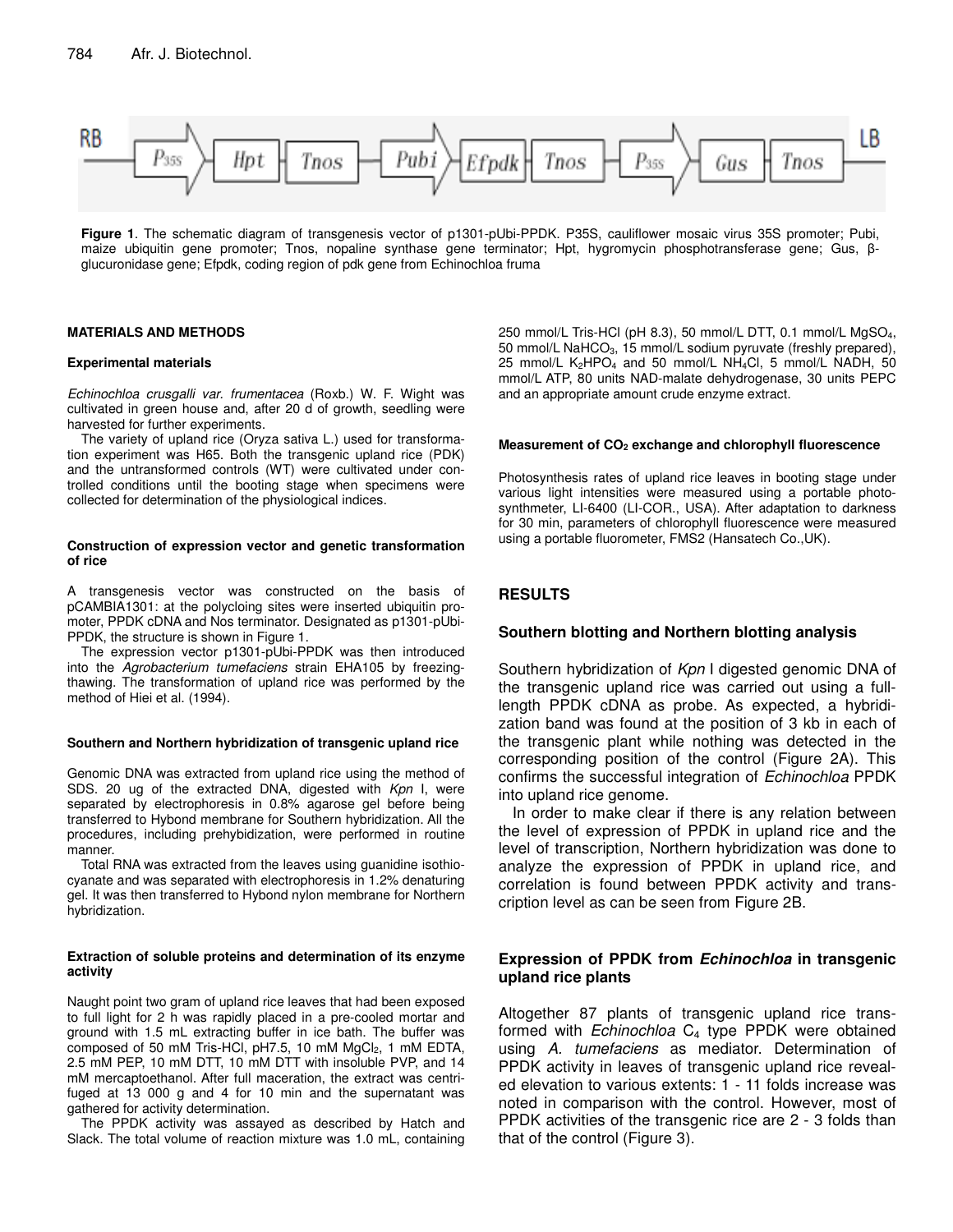

**Figure 2.** Southern blotting and Northern blotting analysis of transgenic upland rice. **A.** Southern Hybridization. **B.** Northern Hybridization. WT, control; 1, 2, transgenic plants; E, *Echinochloa*.



**Figure 3.** The PPDK activities of leaves in the primary transgenic rice plants. Transgenic plant introduced with the Ubi promoter::cDNA construct. Enzyme activities are expressed as fold increase over the activity in wild-type rice plants.

## **CO<sup>2</sup> exchange and chlorophyll fluorescence in transgenic upland rice**

The introduction of  $C_4$  photosynthetic enzyme into  $C_3$ plants was intended to improve the efficiency of solar energy utilization. We measured the net photosynthetic rates of transgenic upland rice expressing PPDK under various light conditions as shown in Figure 4. Under 200 umol.m<sup>-2</sup>.s<sup>-1</sup>, net photosynthetic rates were closed between the transgenic rice and the control. With the increase of light intensity, light saturation was reached at 1200 umol.m<sup>-2</sup>.s<sup>-1</sup>. Net photosynthetic rate of the transgenic rice is higher than untransformed rice. They were 24 and 21.5 umol. $m^{-2}$ .s<sup>-1</sup>, respectively.

PSII photochemical efficiency (*Fv/Fm*) is an important parameter characterizing the status of photochemical reaction. The parameters of chlorophyll fluorescence were good indexes for estimating the activity of PSII. As shown in Figure 5, greater decline of Fv/Fm was found under light intensity at noon for the transgenic upland rice than for the control (WT), suggesting greater susceptibility of the former to photoinhibition.

## **DISCUSSION**

Because  $C_3$  plants do not possess the Kranz anatomy, for a long time it remains doubtful that an effective  $C_4$  cycles could be established in  $C_3$  plants simply by transferring  $C_4$  photosynthetic enzyme genes into  $C_3$  plants. However, it was recently discovered that some aquatic angiosperms, such as *Hydrilla verticillate* (Magnin et al., 1997) and *Egeria densa* (Casati et al., 2000), possess a primitive type of  $C_4$  photosynthesis without Kranz anatomy. Moreover, it was reported lately that the expression of  $C_4$  type PEPC in rice can improve its photosynthetic capacity with enhanced tolerance to photo-oxidation (Chi et al., 2001; Huang et al., 2001; Zhang et al., 2003). The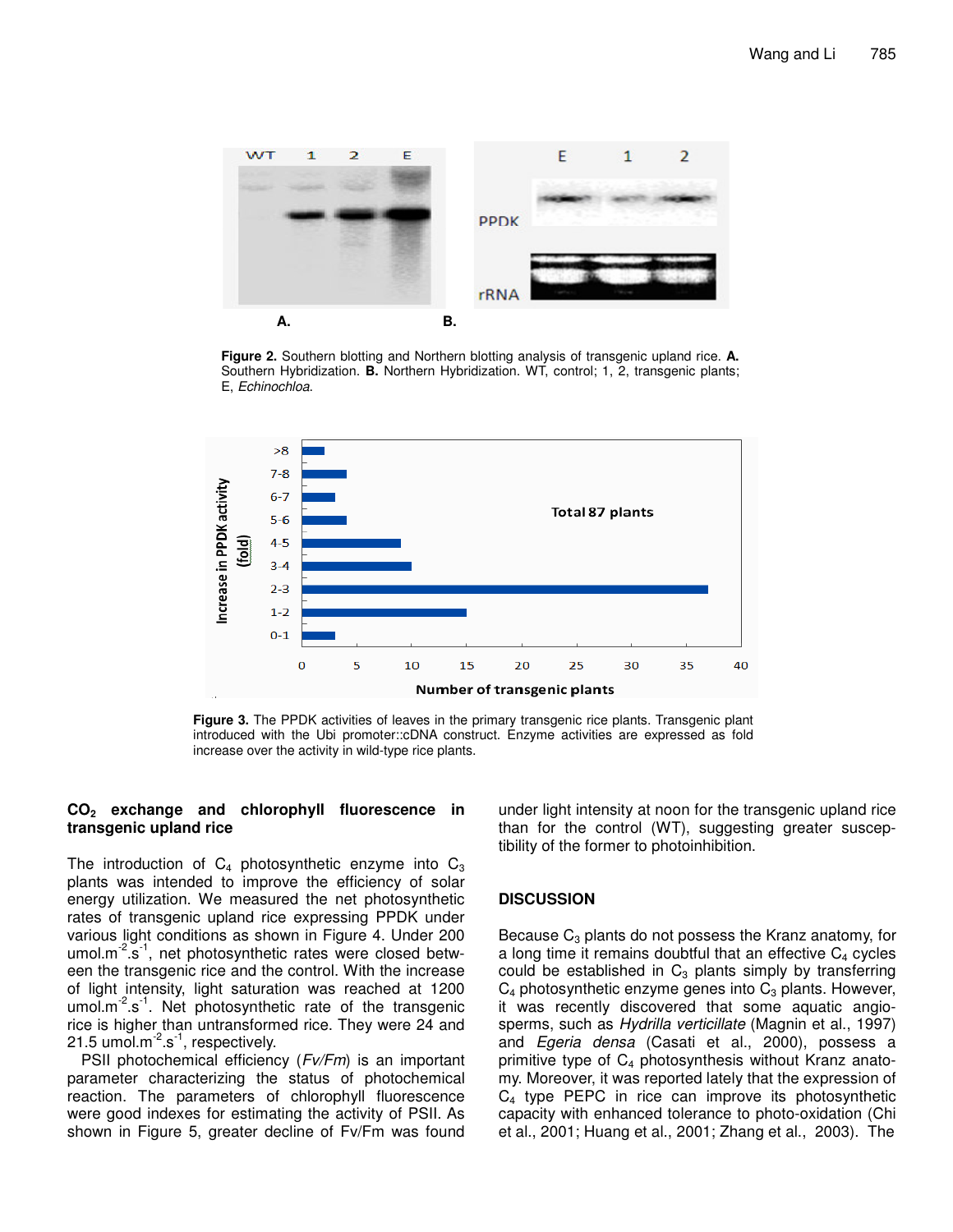

**Figure 4.** Light-photosynthesis curve of transgenic rice and untransformed rice.



**Figure 5.** Daily change of chlorophyll fluorescence.

primitive  $CO<sub>2</sub>$  concentration mechanisms in transgenic rice expressing PEPC gene and those expressing PEPC gene were also detected (Suzuki et al., 2000; Jiao et al., 2003). These results further strengthened the possibility of improving  $C_3$  photosynthetic performance by gene engineering. In this study, PPDK, another key enzyme involved in  $C_4$  photosynthesis was introduced into a  $C_3$ plants, upland rice and the photosynthetic characteristics of transgenic plants were analyzed in detail. To our surprise, with the elevated PPDK activity was still too small to influence the photosynthetic characteristics of the transgenic plants as a whole. The introduction of  $C_4$ PPDK alone into  $C_3$  plants could contribute little to the improvement of  $C_3$  photosynthetic performance. A report suggests that the optimal activities of decarboxylating enzymes (NAD- and NADP-ME) were lower than those of PPDK in the transgenic potatoes. Thus, in addition to increasing PPDK activity, a high expression of a decarboxylating enzyme such as NADP-ME could be necessary to obtain a greater change in  $C_3$  photosynthetic characteristics (Ishimaru et al., 1998). As to the influence on  $C_3$ photosynthetic characteristics by PPDK and NADP-ME coordination, further experiments are required.

## **ACKNOWLEDGMENT**

This work has been financially supported by the postgraduate innovation project of Shanxi Province (Project No.20061036).

#### **REFERENCES**

- Ap Rees T, Hill SA (1994). Metabolic control analysis of plant metabolism. Plant Cell Envion 17(5): 587-599.
- Casati P, Lara M, Andreo CS (2000). Induction of a  $C_4$ -like mechanism of CO<sup>2</sup> fixation in *Egeria densa*, a submerged aquatic species. Plant Physiol. 123: 1611-1622.
- Chi W, Zhou JS, Zahng F, Wu NH (2004). Photosynthetic Feature of Transgenic Rice Expressing Sorghum C4 Type NADP-ME. Acta Bot. Sinica. 46(7): 873-882.
- Edwards GE, Nakamoto H, Burnell JN, Hatch MD (1985). Pyruvate, Pi dikinase and NADP-malate dehydrogenase in C4 photosynthesis. Properties and mechanism of light/dark regulation. Annu. Rev. Plant Physiol*.* 36: 255-286.

Furayama H, Tsuchida H, Agarie S, Nomura M (2001). Significant accu-mulation of C4-specific pyruvate, orthophosphate dikinase in a C3 plant, rice. Plant Physiol. 127: 1136-1146.

Hatch MD (1987). C4 photosynthesis: a unique blend of modified biochemistry, anatomy and ultrastructure. Biochem. Biophys. Acta. 895: 81-106.